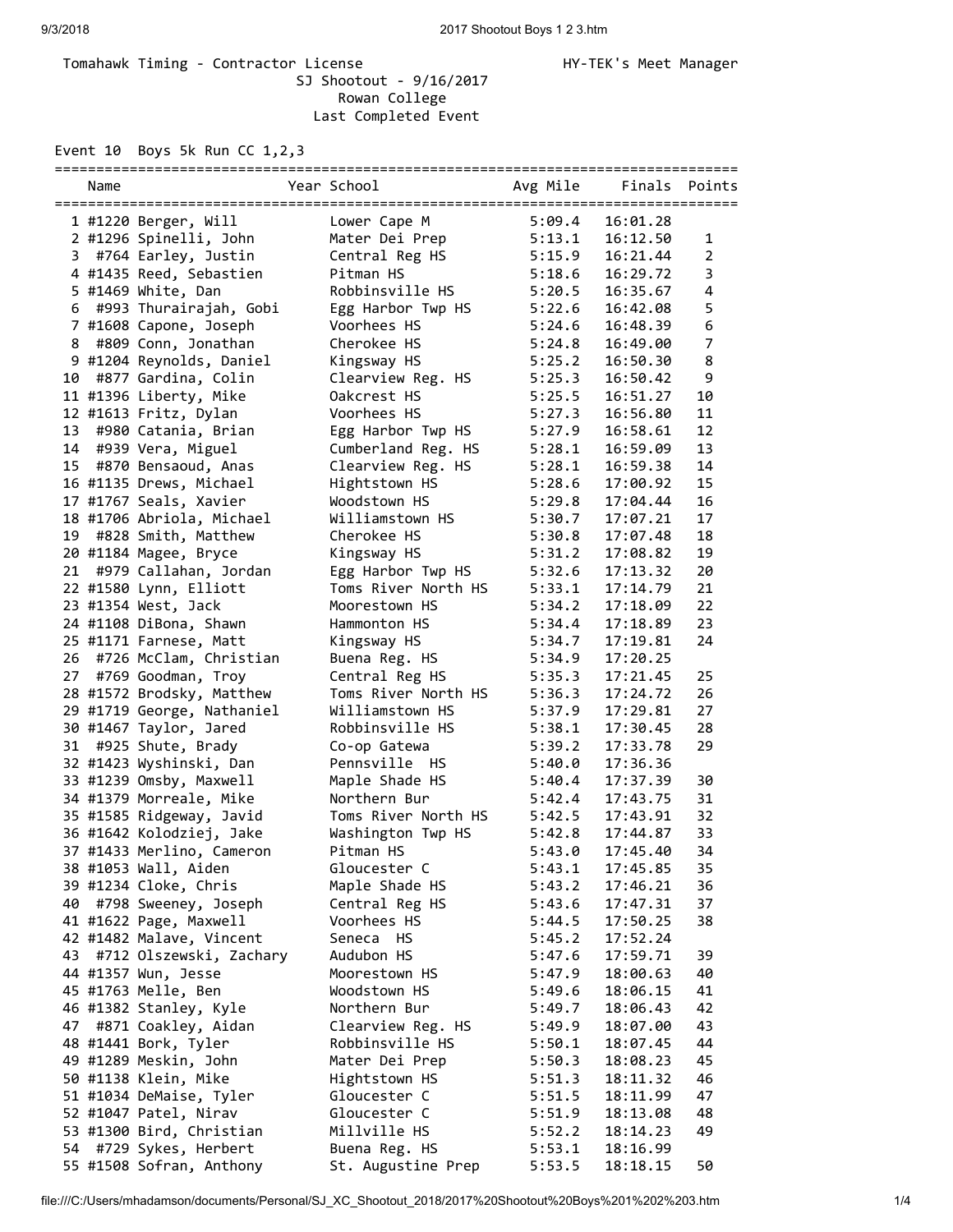9/3/2018 2017 Shootout Boys 1 2 3.htm

| 56 | #933 Grooms, Damien         | Cumberland Reg. HS | 5:53.8 | 18:18.99 | 51 |
|----|-----------------------------|--------------------|--------|----------|----|
| 57 | #830 Wechsler, Ethan        | Cherokee HS        | 5:54.3 | 18:20.69 | 52 |
|    | 58 #1241 Read, Sean         | Maple Shade HS     | 5:56.0 | 18:25.77 | 53 |
|    | 59 #1371 Halvorsen, Matt    | Northern Bur       | 5:56.3 | 18:26.81 | 54 |
|    | 60 #1342 Miller, Zack       | Moorestown HS      | 5:57.8 | 18:31.51 | 55 |
|    | 61 #1768 Walton, Ryan       | Woodstown HS       | 5:58.3 | 18:33.06 | 56 |
| 62 | #717 Williams, Zachary      | Audubon HS         | 5:58.4 | 18:33.43 | 57 |
|    | 63 #1628 Chu, Evan          | Washington Twp HS  | 5:59.4 | 18:36.39 | 58 |
|    | 64 #1511 Wright, Justin     | St. Augustine Prep | 6:00.4 | 18:39.50 | 59 |
|    | 65 #1507 Simila, Nicholas   | St. Augustine Prep | 6:00.9 | 18:41.19 | 60 |
|    | 66 #1231 Sage, Jared        | Lrei - Littl       | 6:01.1 | 18:41.89 | 61 |
|    | 67 #1021 Ceraso, Nick       | Gloucester City HS | 6:01.3 | 18:42.29 | 62 |
|    | 68 #1230 Pierce-scher, Finn | Lrei - Littl       | 6:02.0 | 18:44.41 | 63 |
|    | 69 #1401 Rhodes, Michael    | Oakcrest HS        | 6:02.0 | 18:44.46 | 64 |
|    | 70 #1132 Charache, Christia | Hightstown HS      | 6:02.8 | 18:46.94 | 65 |
|    | 71 #1291 Osborn, Patrick    | Mater Dei Prep     | 6:03.3 | 18:48.52 | 66 |
| 72 | #896 Liu, Chang             | Collingswood HS    | 6:03.6 | 18:49.61 |    |
|    | 73 #1307 Schwegel, Nick     | Millville HS       | 6:05.1 | 18:54.30 | 67 |
|    | 74 #1305 Martinez, Benny    | Millville HS       | 6:05.8 | 18:56.24 | 68 |
|    | 75 #1117 Massaro, Neil Jose | Hammonton HS       | 6:06.8 | 18:59.35 | 69 |
|    | 76 #1086 Aylmer, Jake       | Haddon Twp HS      | 6:07.2 | 19:00.70 | 70 |
| 77 | #928 Sparks, Tim            | Co-op Gatewa       | 6:07.4 | 19:01.37 | 71 |
|    | 78 #1402 Rodriguez, Marc    | Oakcrest HS        | 6:10.6 | 19:11.35 | 72 |
|    | 79 #1116 Iuliucci, Nikoli   | Hammonton HS       | 6:11.5 | 19:14.07 | 73 |
|    | 80 #1426 DeGeorge, Dane     | Pitman HS          | 6:12.4 | 19:16.90 | 74 |
|    | 81 #1652 Smithson, Sean     | Washington Twp HS  | 6:13.8 | 19:21.07 | 75 |
|    | 82 #1030 Watermasysk, Kolli | Gloucester City HS | 6:14.4 | 19:23.09 | 76 |
| 83 | #709 McLaughlin, Peter      | Audubon HS         | 6:14.7 | 19:24.13 | 77 |
| 84 | #959 Strauss, Brendan       | Delran HS          | 6:15.1 | 19:25.20 | 78 |
|    | 85 #1726 Morrow, David      | Williamstown HS    | 6:15.1 | 19:25.23 | 79 |
|    | 86 #1099 Merkh, Justin      | Haddon Twp HS      | 6:16.6 | 19:30.04 | 80 |
| 87 | #890 Cole, Brian            | Collingswood HS    | 6:17.6 | 19:33.17 |    |
| 88 | #944 Gupta, Vaibhov         | Delran HS          | 6:19.2 | 19:37.98 | 81 |
| 89 | #917 Cohen, Jacob           | Co-op Gatewa       | 6:19.3 | 19:38.41 | 82 |
|    | 90 #1229 Pena, Damian       | Lrei - Littl       | 6:20.0 | 19:40.62 | 83 |
| 91 | #942 Garg, Shivam           | Delran HS          | 6:28.0 | 20:05.31 | 84 |
| 92 | #934 Jackson, Jaiden        | Cumberland Reg. HS | 6:33.6 | 20:22.62 | 85 |
|    | 93 #1098 McCaulley, Ian     | Haddon Twp HS      | 6:36.1 | 20:30.39 | 86 |
|    | 94 #1029 Parent, Aj         | Gloucester City HS | 6:41.6 | 20:47.54 | 87 |
|    |                             |                    |        |          |    |

## Team Scores

| Rank Team           |          | Total | $\mathbf{1}$ | 2  | 3  | *4 | $*5$ | $*6$ | $*7$ | *8 | *9 |
|---------------------|----------|-------|--------------|----|----|----|------|------|------|----|----|
| 1 Egg Harbor Twp HS |          | 37    | 5            | 12 | 20 |    |      |      |      |    |    |
| Total Time:         | 50:54.01 |       |              |    |    |    |      |      |      |    |    |
| Average:            | 16:58.01 |       |              |    |    |    |      |      |      |    |    |
| 2 Kingsway HS       |          | 51    | 8            | 19 | 24 |    |      |      |      |    |    |
| Total Time:         | 51:18.93 |       |              |    |    |    |      |      |      |    |    |
| Average:            | 17:06.31 |       |              |    |    |    |      |      |      |    |    |
| 3 Voorhees HS       |          | 55    | 6            | 11 | 38 |    |      |      |      |    |    |
| Total Time:         | 51:35.44 |       |              |    |    |    |      |      |      |    |    |
| Average:            | 17:11.82 |       |              |    |    |    |      |      |      |    |    |
| 4 Central Reg HS    |          | 64    | $\mathbf{2}$ | 25 | 37 |    |      |      |      |    |    |
| Total Time:         | 51:30.20 |       |              |    |    |    |      |      |      |    |    |
| Average:            | 17:10.07 |       |              |    |    |    |      |      |      |    |    |
| 5 Clearview Reg. HS |          | 66    | 9            | 14 | 43 |    |      |      |      |    |    |
| Total Time:         | 51:56.80 |       |              |    |    |    |      |      |      |    |    |
| Average:            | 17:18.94 |       |              |    |    |    |      |      |      |    |    |
| 6 Robbinsville HS   |          | 76    | 4            | 28 | 44 |    |      |      |      |    |    |
| Total Time:         | 52:13.57 |       |              |    |    |    |      |      |      |    |    |
| Average:            | 17:24.53 |       |              |    |    |    |      |      |      |    |    |
| 7 Cherokee HS       |          | 77    | 7            | 18 | 52 |    |      |      |      |    |    |
| Total Time:         | 52:17.17 |       |              |    |    |    |      |      |      |    |    |
| Average:            | 17:25.73 |       |              |    |    |    |      |      |      |    |    |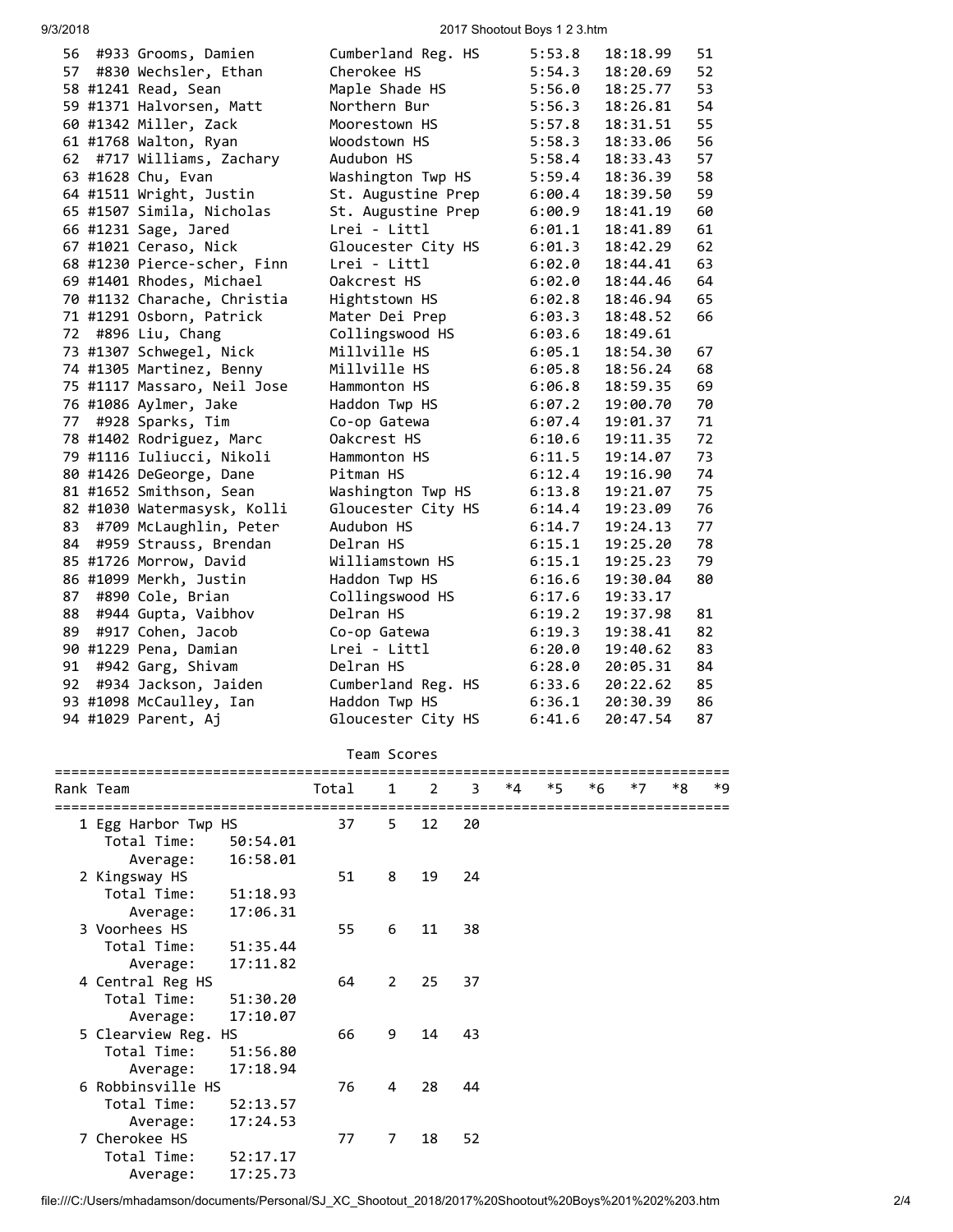| 9/3/2018 |  |
|----------|--|
|          |  |

| 8 Toms River North HS        |          | 79  | 21 | 26 | 32 |
|------------------------------|----------|-----|----|----|----|
| Total Time:                  | 52:23.42 |     |    |    |    |
| Average:                     | 17:27.81 |     |    |    |    |
| 9 Pitman HS                  |          | 111 | 3  | 34 | 74 |
| Total Time:                  | 53:32.02 |     |    |    |    |
| Average:                     | 17:50.68 |     |    |    |    |
| 10 Mater Dei Prep            |          | 112 | 1  | 45 | 66 |
| Total Time:                  | 53:09.25 |     |    |    |    |
|                              | 17:43.09 |     |    |    |    |
| Average:<br>11 Woodstown HS  |          |     |    |    |    |
|                              |          | 113 | 16 | 41 | 56 |
| Total Time:                  | 53:43.65 |     |    |    |    |
| Average:                     | 17:54.55 |     |    |    |    |
| 12 Moorestown HS             |          | 117 | 22 | 40 | 55 |
| Total Time:                  | 53:50.23 |     |    |    |    |
| Average:                     | 17:56.75 |     |    |    |    |
| 13 Maple Shade HS            |          | 119 | 30 | 36 | 53 |
| Total Time:                  | 53:49.37 |     |    |    |    |
| Average:                     | 17:56.46 |     |    |    |    |
| 14 Williamstown HS           |          | 123 | 17 | 27 | 79 |
| Total Time:                  | 54:02.25 |     |    |    |    |
| Average:                     | 18:00.75 |     |    |    |    |
| 15 Hightstown HS             |          | 126 | 15 | 46 | 65 |
| Total Time:                  | 53:59.18 |     |    |    |    |
| Average:                     | 17:59.73 |     |    |    |    |
| 16 Northern Burlington Reg.  |          |     | 31 | 42 | 54 |
|                              |          | 127 |    |    |    |
| Total Time:                  | 54:16.99 |     |    |    |    |
| Average:                     | 18:05.67 |     |    |    |    |
| 17 Gloucester County Institu |          | 130 | 35 | 47 | 48 |
| Total Time:                  | 54:10.92 |     |    |    |    |
| Average:                     | 18:03.64 |     |    |    |    |
| 18 Oakcrest HS               |          | 146 | 10 | 64 | 72 |
| Total Time:                  | 54:47.08 |     |    |    |    |
| Average:                     | 18:15.70 |     |    |    |    |
| 19 Cumberland Reg.           | НS       | 149 | 13 | 51 | 85 |
| Total Time:                  | 55:40.70 |     |    |    |    |
| Average:                     | 18:33.57 |     |    |    |    |
| 20 Hammonton HS              |          | 165 | 23 | 69 | 73 |
| Total Time:                  | 55:32.31 |     |    |    |    |
| Average:                     | 18:30.77 |     |    |    |    |
| 21 Washington Twp HS         |          | 166 | 33 | 58 | 75 |
|                              |          |     |    |    |    |
| Total Time:                  | 55:42.33 |     |    |    |    |
| Average:                     | 18:34.11 |     |    |    |    |
| 22 St. Augustine Prep        |          | 169 | 50 | 59 | 60 |
| Total Time:                  | 55:38.84 |     |    |    |    |
| Average:                     | 18:32.95 |     |    |    |    |
| 23 Audubon HS                |          | 173 | 39 | 57 | 77 |
| Total Time:                  | 55:57.27 |     |    |    |    |
| Average:                     | 18:39.09 |     |    |    |    |
| 24 Co-op Gateway / Woodbury  |          | 182 | 29 | 71 | 82 |
| Total Time:                  | 56:13.56 |     |    |    |    |
| Average:                     | 18:44.52 |     |    |    |    |
| 25 Millville HS              |          | 184 | 49 | 67 | 68 |
| Total Time:                  | 56:04.77 |     |    |    |    |
| Average:                     | 18:41.59 |     |    |    |    |
| 26 Lrei - Little Red / Elisa |          | 207 | 61 | 63 | 83 |
| Total Time:                  | 57:06.92 |     |    |    |    |
|                              |          |     |    |    |    |
| Average:                     | 19:02.31 |     |    |    |    |
| 27 Gloucester City HS        |          | 225 | 62 | 76 | 87 |
| Total Time:                  | 58:52.92 |     |    |    |    |
| Average:                     | 19:37.64 |     |    |    |    |
| 28 Haddon Twp HS             |          | 236 | 70 | 80 | 86 |
| Total Time:                  | 59:01.13 |     |    |    |    |
| Average:                     | 19:40.38 |     |    |    |    |
| 29 Delran HS                 |          | 243 | 78 | 81 | 84 |